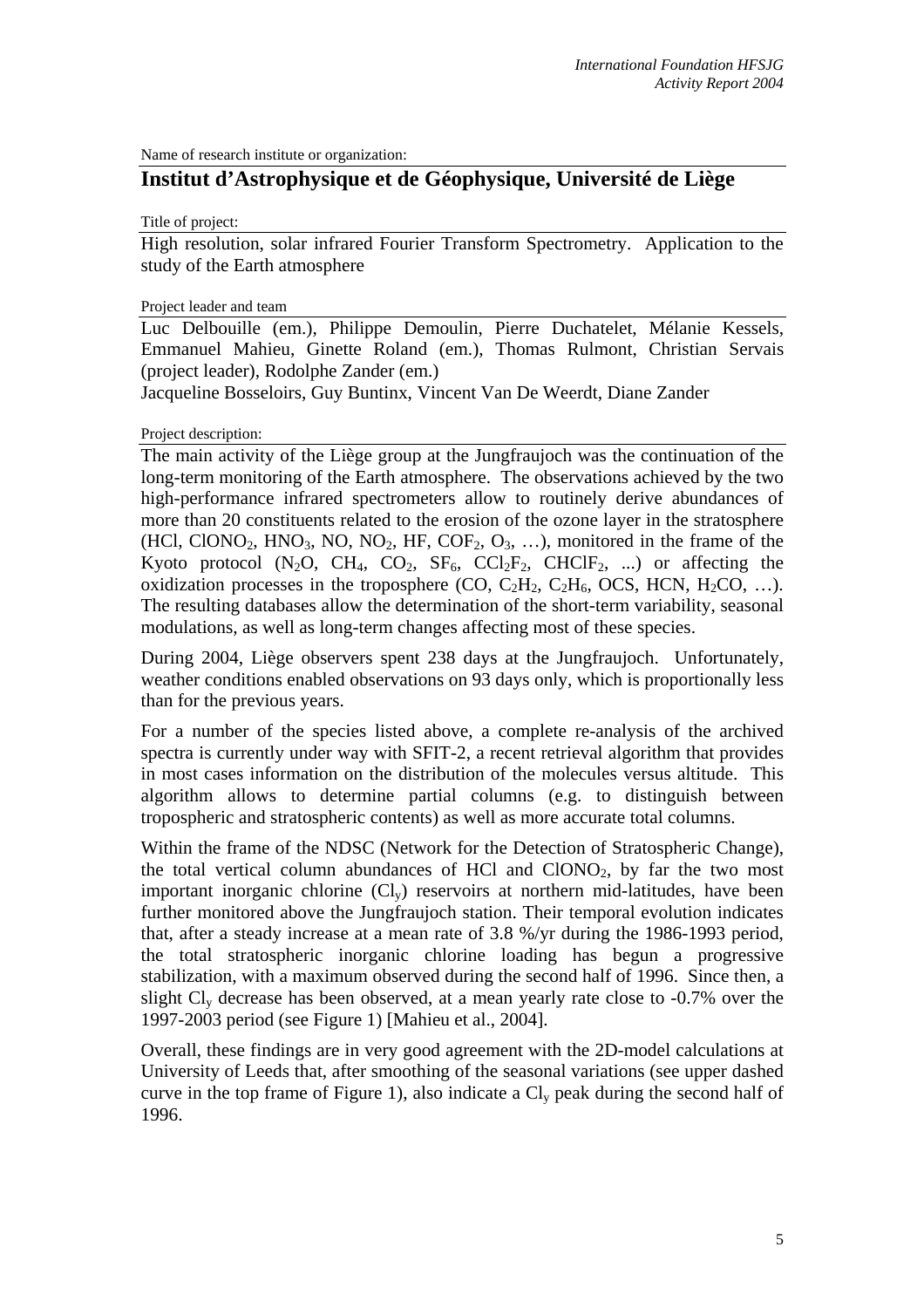

Figure 1: Top panel: total column abundances of HCl and ClONO<sub>2</sub> above the *Jungfraujoch. Their sum (blue triangles) is a good estimate for the total inorganic chlorine Cly. The upper trace (in orange) corresponds to the sum of the HCl and ClONO2 columns calculated by a 2D-model at University of Leeds. The lower panel displays the evolution of total organic chlorine based on in situ surface measurements performed by the AGAGE network.* 

The Cly long-term evolution is also consistent with the temporal development of the organic chlorine (CCly) loading measured at the surface, when accounting for a time delay of about 3.5 years for tropospheric air to propagate and mix into the midlatitude stratosphere (Figure 1, lower frame). After a peak occurrence in 1993,  $\text{CCl}_v$ also exhibits a slow decrease of about 0.7%/yr, in excellent agreement with the  $Cl_v$ observations and model calculations.

These results demonstrate the appropriateness and proper implementation of the phase out scenarios adopted by the Montreal Protocols and its subsequent enforcements.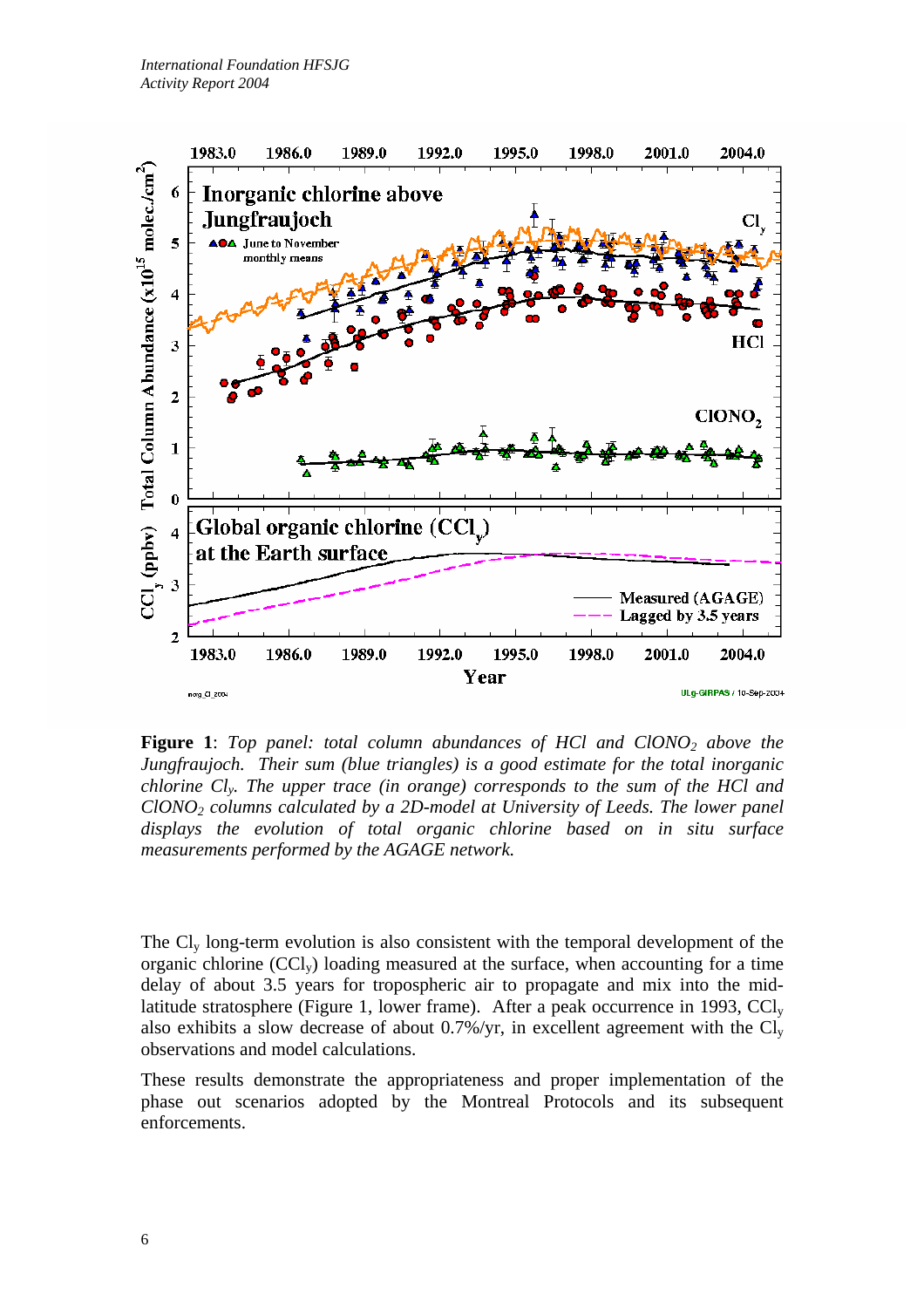To evaluate the worldwide evolution of the inorganic chlorine and fluorine in the Earth's middle atmosphere, our group coordinates the  $Cl_v-F_v$  project, involving 23 NDSC FTIR stations. Data from the *in situ* surface networks as well as measurements from the satellite experiments HALOE, ENVISAT, ACE and AURA will also be included in the analysis.

In the frame of the SOGE (System for Observation of halogenated Greenhouse gases in Europe) project, sulphur hexafluoride  $(SF_6)$  concentrations have been deduced from the infrared spectra recorded at the Jungfraujoch. Mainly produced by manmade activities,  $SF<sub>6</sub>$ , with its long lifetime of about 3200 years, is one of the most efficient greenhouse gases present in the atmosphere, with a global warming potential of 22 200 relative to  $CO<sub>2</sub>$  over a 100-year time horizon.

Our analysis shows a linear  $SF_6$  increase of 0.24  $\pm$  0.01 pptv per year between 1986 and 2002. Extrapolation of the Jungfraujoch data predicts tropospheric  $SF<sub>6</sub>$ concentrations of about 15 pptv in 2050 (compared this to the 2.0 pptv concentration measured in 1988) [Krieg et al., 2005]

Measurements of carbon monoxide total column amounts above the Jungfraujoch reveal increased CO abundance during summer and autumn periods of 2002 and 2003 in comparison with the previous two years. Similar increases in the northern hemisphere were observed from other ground-based stations in the Arctic and Europe, as well as from the space-based MOPITT experiment onboard the Terra satellite. Moreover, the CMDL and GAW networks also observed increased CO concentrations near the surface. It is most likely that strong boreal forest fires are responsible for this hemispheric CO build up [Yurganov et al., 2004b].

During 2004, we also continued to provide data for the calibration/validation of 3 instruments (MIPAS, SCIAMACHY and GOMOS) aboard the European satellite Envisat. On the whole, we supplied to the calibration team 8376 total column abundances of  $O_3$ , N<sub>2</sub>O, CO, CH<sub>4</sub>, NO, NO<sub>2</sub>, HNO<sub>3</sub> and CO<sub>2</sub>, deduced from Jungfraujoch observations between July 2002 and October 2003. Vertical distributions of  $HNO<sub>3</sub>$  and  $N<sub>2</sub>O$  for 199 days between July 2002 and March 2004 were also produced for specific validation of MIPAS profiles.

Key words:

Earth atmosphere, ozone layer, greenhouse gases, long-term monitoring, infrared spectroscopy

Internet data bases:

[http://www.nilu.no/nadir/, ftp://ndsc.ncep.noaa.gov/pub/ndsc/jungfrau/ftir/](http://kspc4.unibe.ch/nm)

Collaborating partners/networks:

Main collaborations: IASB (Institut d'Aéronomie Spatiale de Belgique) / NDSC (Network for the Detection of Stratospheric Change) / SOGE partners (e.g. EMPA) [http://www.nilu.no/soge/] / NASA Langley Research Center / NASA JPL / University of Oslo / University of Leeds / IMK (Forschungszentrum Karlsruhe) / satellite experiments: MOPPIT, ENVISAT and ACE validation / ...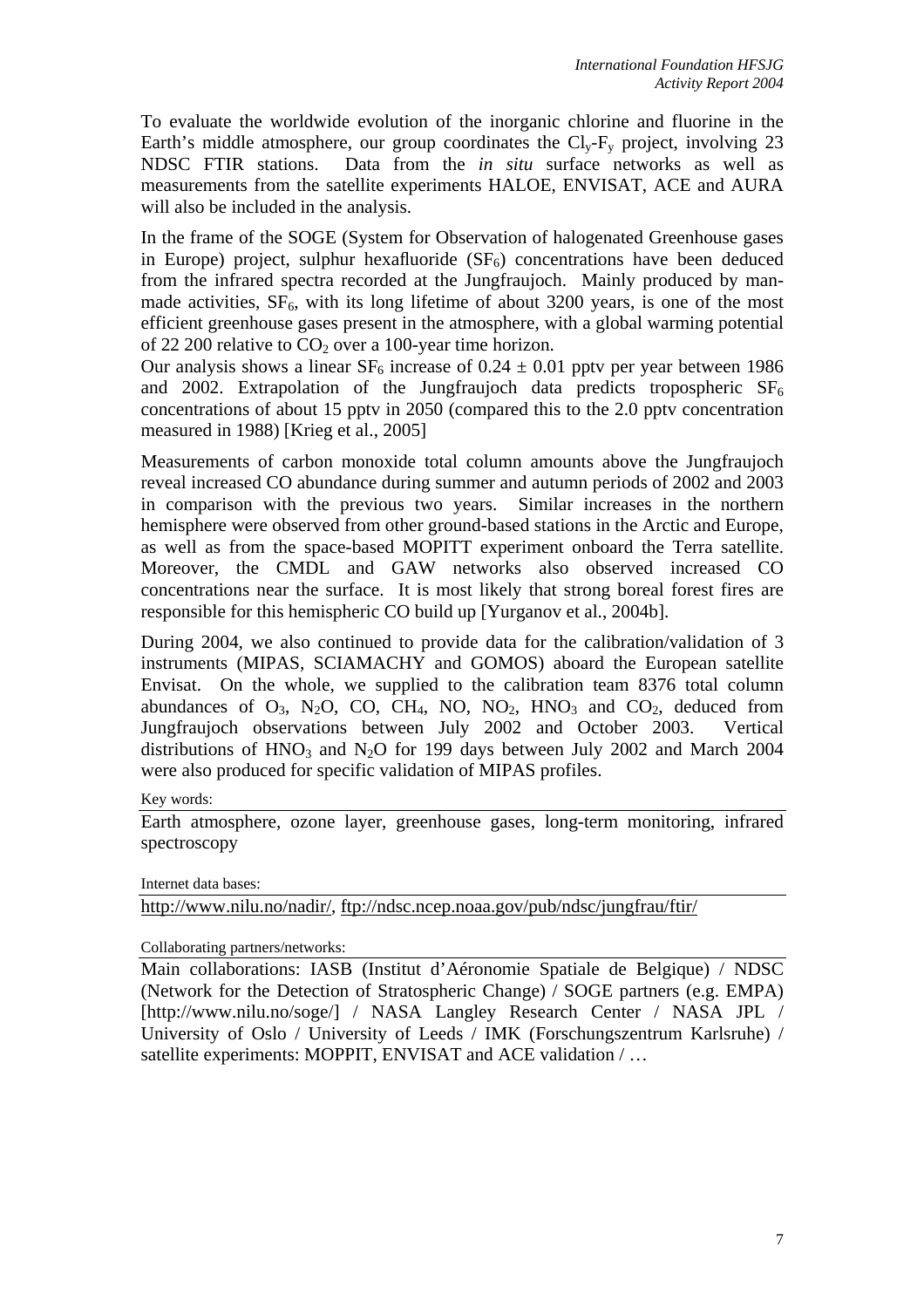Scientific publications and public outreach 2004:

#### **Refereed journal articles**

Krieg, J., J. Notholt, E. Mahieu, C.P. Rinsland, and R. Zander, Sulphur hexafluoride  $(SF_6)$ : comparison of FTIR-measurements at three sites and determination of its trend in the northern hemisphere, *J. Quant. Spectrosc. Radiat. Transfer, 92, 383-392, 2005.*

Rinsland, C. P., E. Mahieu, R. Zander, A. Goldman, S. W. Wood, and L. S. Chiou, Free Tropospheric Measurements of Formic Acid (HCOOH) from Infrared Ground-Based Solar Absorption Spectra: Retrieval Approach, Evidence for a Seasonal Cycle, and Comparison with Model Calculations, *J. Geophys. Res., 109, D18308, doi:10.1029/2004JD004917, 2004*.

Yurganov, L.N., T. Blumenstock, E.I. Grechko, F. Hase, E.J. Hyer, E.S Kasischke, M. Koike, Y. Kondo, I. Kramer, F.-Y. Leung, E. Mahieu, J. Mellqvist, J. Notholt, P.C. Novelli, C.P. Rinsland, H.E. Scheel, A. Shultz, A. Strandberg, R. Sussmann, H. Tanimoto, V. Velazco, R. Zander, and Y. Zhao, A Quantitative Assessment of the 1998 Carbon Monoxide Emission Anomaly in the Northern Hemisphere Based on Total Column and Surface Concentration Measurements, *J. Geophys. Res., 109 (D15), D15305, doi:10.1029/2004JD004559, 2004a.*

Yurganov, L.N., P. Duchatelet, A.V. Dzhola, D.P. Edwards, F. Hase, I. Kramer, E. Mahieu, J. Mellqvist, J. Notholt, P.C. Novelli, A. Rockmann, H.E. Scheel, M. Schneider, A. Schulz, A. Strandberg, R. Sussmann, H. Tanimoto, V. Velazco, J.R. Drummond, and J.C. Gille, Increased Northern Hemispheric carbon monoxide burden in the troposphere in 2002 and 2003 detected from the ground and from space, *Atmos. Chem. Phys. Discuss., 4, 4999-5017, 2004b.*

#### **Book sections**

Zander, R., and M. De Mazière, Atmospheric composition changes: Causes and processes at work, in "Assessment and Integration Report on Global Change-Related Projects Funded by the OSTC in the Area of Natural Sciences During 1990-2002", *in press, 2004*

## **Conference papers**

Camy-Peyret, C., G. Dufour, S. Payan, H. Oelhaf, G. Wetzel, G. Stiller, Th. Blumenstock, C. E. Blom, T. Gulde, N. Glatthor, A. Engel, M. Pirre, V. Catoire, G. Moreau, M. De Mazière, C. Vigouroux, E. Mahieu, U. Cortesi, and F. Mencaraglia, Validation of MIPAS N2O Profiles by Stratospheric Balloon and Ground-based Measurements, *in Proceedings of the Second Workshop on the Atmospheric Chemistry Validation of ENVISAT (ACVE-2), ESA-ESRIN, Frascati, Italy, 3-7 May 2004 (ESA SP-562, August 2004) EMI02CC1.*

De Mazière, M., B. Barret, T. Blumenstock, M. Buchwitz, R. De Beek, P. Demoulin, H. Fast, A. Gloudemans, A. Griesfeller, D. Griffith, D. Ionov, K. Janssens, N. Jones, E. Mahieu, J. Mellqvist, R.L. Mittermeier, J. Notholt, C. Rinsland, H. Schrijver, A. Shultz, D. Smale, A. Strandberg, K. Strong, R. Sussmann, T. Warneke, and S. Wood, Comparisons between SCIAMACHY Scientific Products and Ground-based FTIR Data for Total Columns of CO, CH4 and N2O, *in Proceedings of the Second Workshop on the Atmospheric Chemistry Validation of ENVISAT (ACVE-2), ESA-ESRIN, Frascati, Italy, 3-7 May 2004 (ESA SP-562, August 2004) ESC02MDM.*

De Mazière, M, B. Barret, C. Vigouroux, T. Blumenstock, F. Hase, I. Kramer, C. Camy-Peyret, P. Chelin, T. Gardiner, M. Coleman, P. Woods, K. Ellingsen, M. Gauss, I, Isaksen, E. Mahieu, P. Demoulin, P. Duchatelet, J. Mellqvist, A. Strandberg,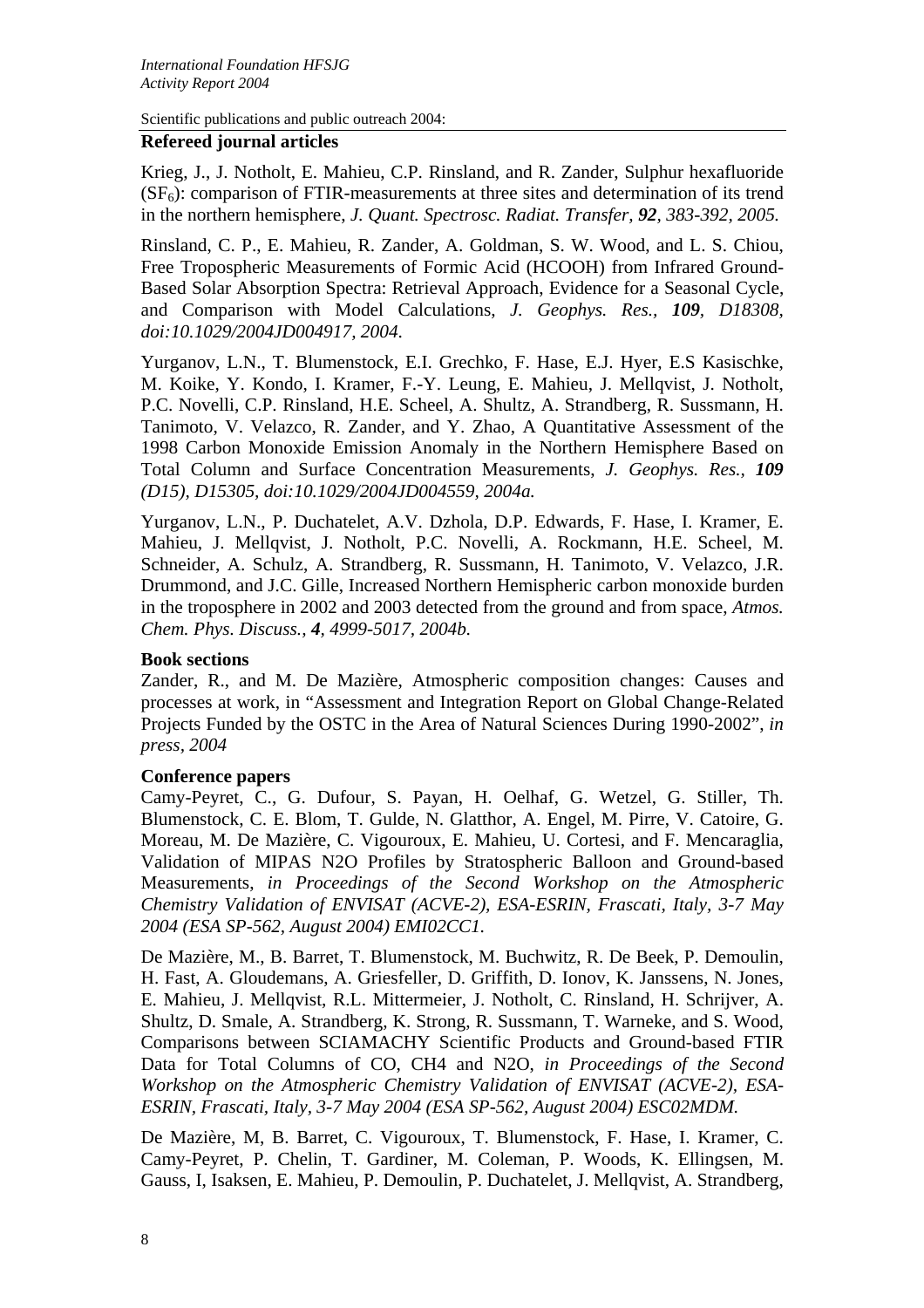V. Velazco, A. Shulz, J. Notholt, R. Sussmann, W. Stremme, and A. Rockmann, Ground-based FTIR measurements of O3- and climate-related gases in the free troposphere and lower stratosphere, *in Ozone, Vol. I, Proceedings of the XX Quadrennial Ozone Symposium, Kos, Greece, 1-8 June 2004, ISBN 960-630-103-6, pp. 529-530, 2004.*

Lambert, J-C., M. Allaart, S. B. Andersen, T. Blumenstock, G. Bodeker, E. Brinksma, C. Cambridge, M. De Mazière, P. Demoulin, P. Gerard, M. Gil, F. Goutail, J. Granville, D. V. Ionov, E. Kyrö, M. Navarro-Comas, A. Piters, J-P. Pommereau, A. Richter, H. K. Roscoe, H. Schets, J.D. Shanklin, T. Suortti, R. Sussmann, M. Van Roozendael, C. Varotsos, T. Wagner, S. Wood, and M. Yela, First Ground-Based Validation of SCIAMACHY V5.01 Ozone Column, *in Proceedings of the Second Workshop on the Atmospheric Chemistry Validation of ENVISAT (ACVE-2), ESA-ESRIN, Frascati, Italy, 3-7 May 2004 (ESA SP-562, August 2004) ESC01JL1.*

Lambert, J-C., T. Blumenstock, F. Boersma, A. Bracher, M. De Mazière, P. Demoulin, I. De Smedt, H. Eskes, M. Gil, F. Goutail, J. Granville, F. Hendrick, D. V. Ionov, P. V. Johnston, I. Kostadinov, K. Kreher, E. Kyrö, R. Martin, A. Meier, M. Navarro-Comas, A. Petritoli, J-P. Pommereau, A. Richter, H. K. Roscoe, C. Sioris, R. Sussmann, M. Van Roozendael, T. Wagner, S. Wood, and M. Yela, Geophysical Validation of SCIAMACHY NO2 Vertical Columns: Overview of Early 2004 Results, *in Proceedings of the Second Workshop on the Atmospheric Chemistry Validation of ENVISAT (ACVE-2), ESA-ESRIN, Frascati, Italy, 3-7 May 2004 (ESA SP-562, August 2004) ESC01JL2.*

Mahieu, E., P. Duchatelet, R. Zander, P. Demoulin, C. Servais, C.P. Rinsland, M.P. Chipperfield, and M. De Mazière, The evolution of inorganic chlorine above the Jungfraujoch station: An update, *in Ozone, Vol. II, Proceedings of the XX Quadrennial Ozone Symposium, Kos, Greece, 1-8 June 2004, pp. 997-998, 2004.*

## **Edited books**

Zander, R., E. Mahieu, P. Duchatelet, P. Demoulin, F. Mélen, and C. Servais, Monitoring of the Variability and Long-term Evolution of Tropospheric Constituents by Infrared Solar Absorption Spectrometry at the Jungfraujoch, Switzerland, *in "Sounding the Troposphere from Space: A New Era for Atmospheric Chemistry", P. Borrell, P.M. Borrell, J.P. Burrows, and U. Platt, Eds., ISBN 3-540-40873-8, Springer-Verlag Berlin Heidelberg, pp. 407-416, 2003.*

Address:

Institut d'Astrophysique et de Géophysique - Université de Liège allée du VI août, 17 - Bâtiment B5a B-4000 Sart Tilman (Liège, Belgique)

Contacts:

| Luc Delbouille           | Tel. $+3243422594$ e-mail: delbouille@astro.ulg.ac.be                    |
|--------------------------|--------------------------------------------------------------------------|
|                          | Philippe Demoulin Tel. $+3243669785$ e-mail: demoulin@astro.ulg.ac.be    |
|                          | Pierre Duchatelet Tel. +32 4 366 9786 e-mail: duchatelet@astro.ulg.ac.be |
|                          | Emmanuel Mahieu Tel. $+3243669786$ e-mail: mahieu@astro.ulg.ac.be        |
|                          | Ginette Roland Tel. $+3243422594$ e-mail: roland@astro.ulg.ac.be         |
| <b>Christian Servais</b> | Tel. $+3243669784$ e-mail: servais@astro.ulg.ac.be                       |
| Rodolphe Zander          | Tel. +32 4 366 9756 e-mail: zander@astro.ulg.ac.be                       |

URL:<http://sunset.astro.ulg.ac.be/girpas/girpasf.html>